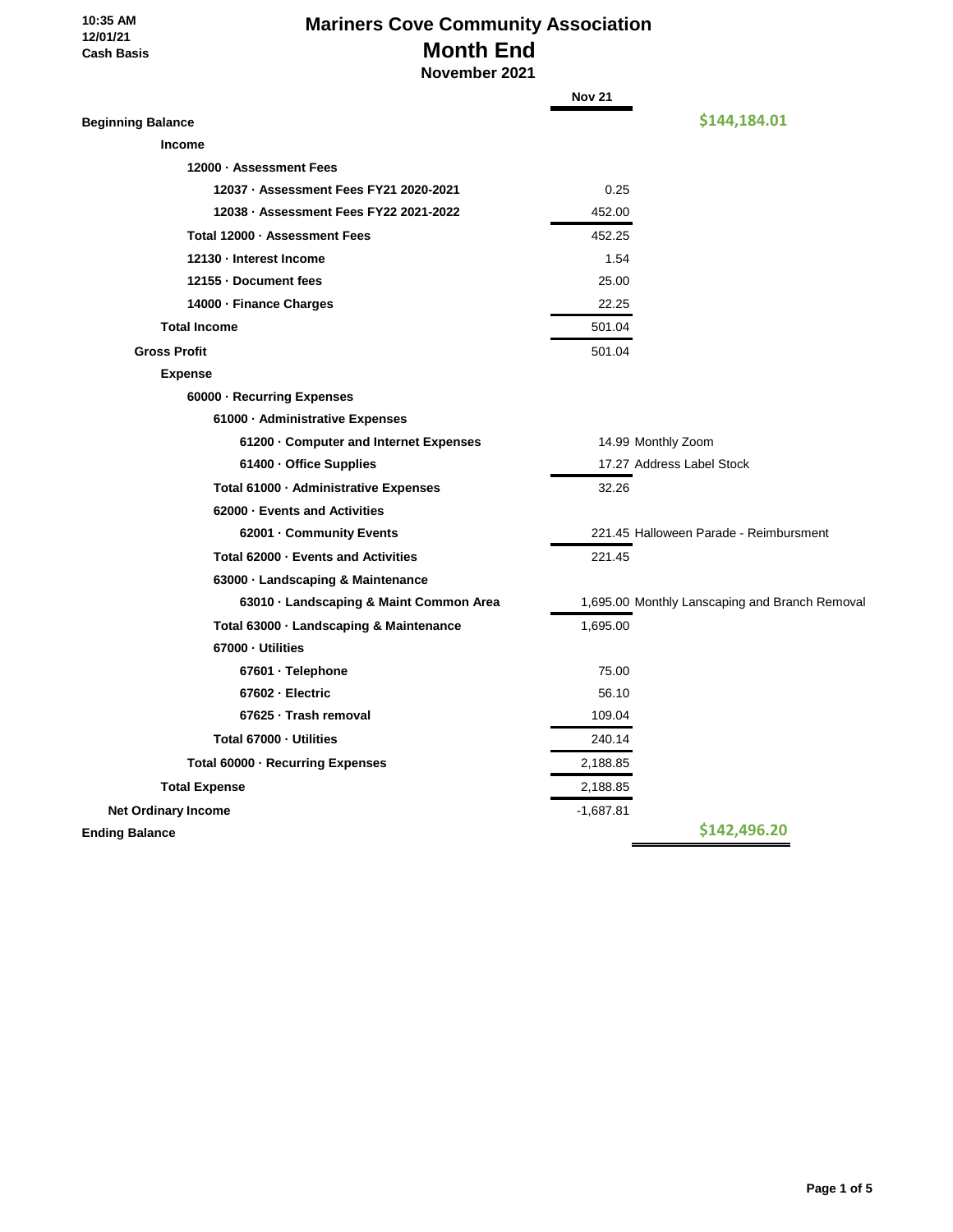### **10:35 AM 12/01/21 Cash Basis**

# **Mariners Cove Community Association Month End**

 **November 2021**

|                                 | <b>Nov 21</b> |
|---------------------------------|---------------|
| <b>Operating Fund</b>           |               |
| <b>Beginning Balance</b>        | 50,619.75     |
| <b>Deposits</b>                 | 499.50        |
| <b>Payments</b>                 | 2,188.85      |
| <b>Transfers</b>                | 0.00          |
| <b>Ending Balance</b>           | 48,930.40     |
| <b>Reserve Fund</b>             |               |
| <b>Beginning Balance</b>        | 91,346.01     |
| <b>Deposits</b>                 | 0.00          |
| Withdrawals                     | 0.00          |
| <b>Interest</b>                 | 1.51          |
| <b>Transfers</b>                | 0.00          |
| <b>Ending Balance</b>           | 91,347.52     |
| <b>Boat Key Deposits</b>        |               |
| <b>Beginning Balance</b>        | 2,218.25      |
| <b>Deposits</b>                 | 0.00          |
| Withdrawals                     | 0.00          |
| <b>Interest</b>                 | 0.03          |
| <b>Ending Balance</b>           | 2,218.28      |
| <b>Current Checking/Savings</b> |               |
| 11100 · Operating Fund          | 48,930.40     |
| 11110 · Boat Key Deposits       | 2,218.28      |
| 11130 - Reserve Fund            | 91,347.52     |
|                                 | 142,496.20    |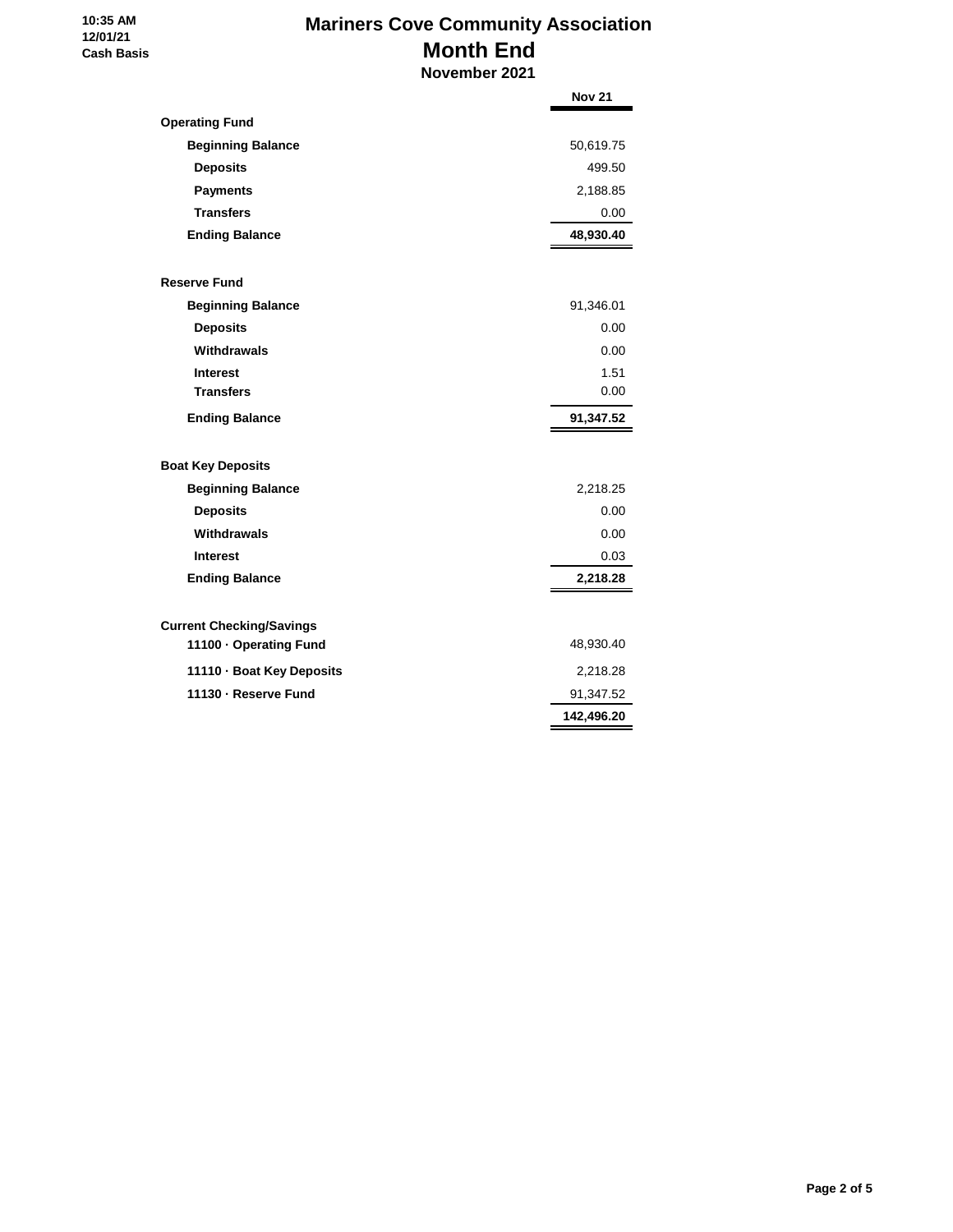#### **10:49 AM December 1, 2021 Cash Basis**

### **Mariners Cove Community Association Profit & Loss Budget vs. Actual**

 **July 2021 through June 2022**

|                                        | Jul '21 - Jun 22 | <b>Budget</b> | \$ Over Budget | % of Budget | Remaining<br><b>Budget</b> | Projected<br>Remaining |
|----------------------------------------|------------------|---------------|----------------|-------------|----------------------------|------------------------|
| <b>Ordinary Income/Expense</b>         |                  |               |                |             |                            |                        |
| <b>Income</b>                          |                  |               |                |             |                            |                        |
| 12000 - Assessment Fees                |                  |               |                |             |                            |                        |
| 12036 - Assessment Fees FY20 2019-2020 | 0.00             | 0.00          | 0.00           | $0.0\%$     |                            |                        |
| 12037 - Assessment Fees FY21 2020-2021 | 145.75           |               |                |             |                            |                        |
| 12038 - Assessment Fees FY22 2021-2022 | 49,199.50        | 50,700.00     | $-1,500.50$    | 97.04%      |                            |                        |
| Total 12000 - Assessment Fees          | 49,345.25        | 50,700.00     | $-1,354.75$    | 97.33%      |                            |                        |
| 12002 - Other Charges                  | 100.00           | 0.00          | 100.00         | 100.0%      |                            |                        |
| 12130 - Interest Income                | 8.77             | 13.87         | $-5.10$        | 63.23%      |                            |                        |
| 12155 - Document fees                  | 250.00           | 250.00        | 0.00           | 100.0%      |                            |                        |
| 14000 - Finance Charges                | 155.26           | 350.00        | $-194.74$      | 44.36%      |                            |                        |
| <b>Total Income</b>                    | 49,859.28        | 51,313.87     | $-1,454.59$    | 97.17%      |                            |                        |
| <b>Gross Profit</b>                    | 49,859.28        | 51,313.87     | $-1,454.59$    | 97.17%      |                            |                        |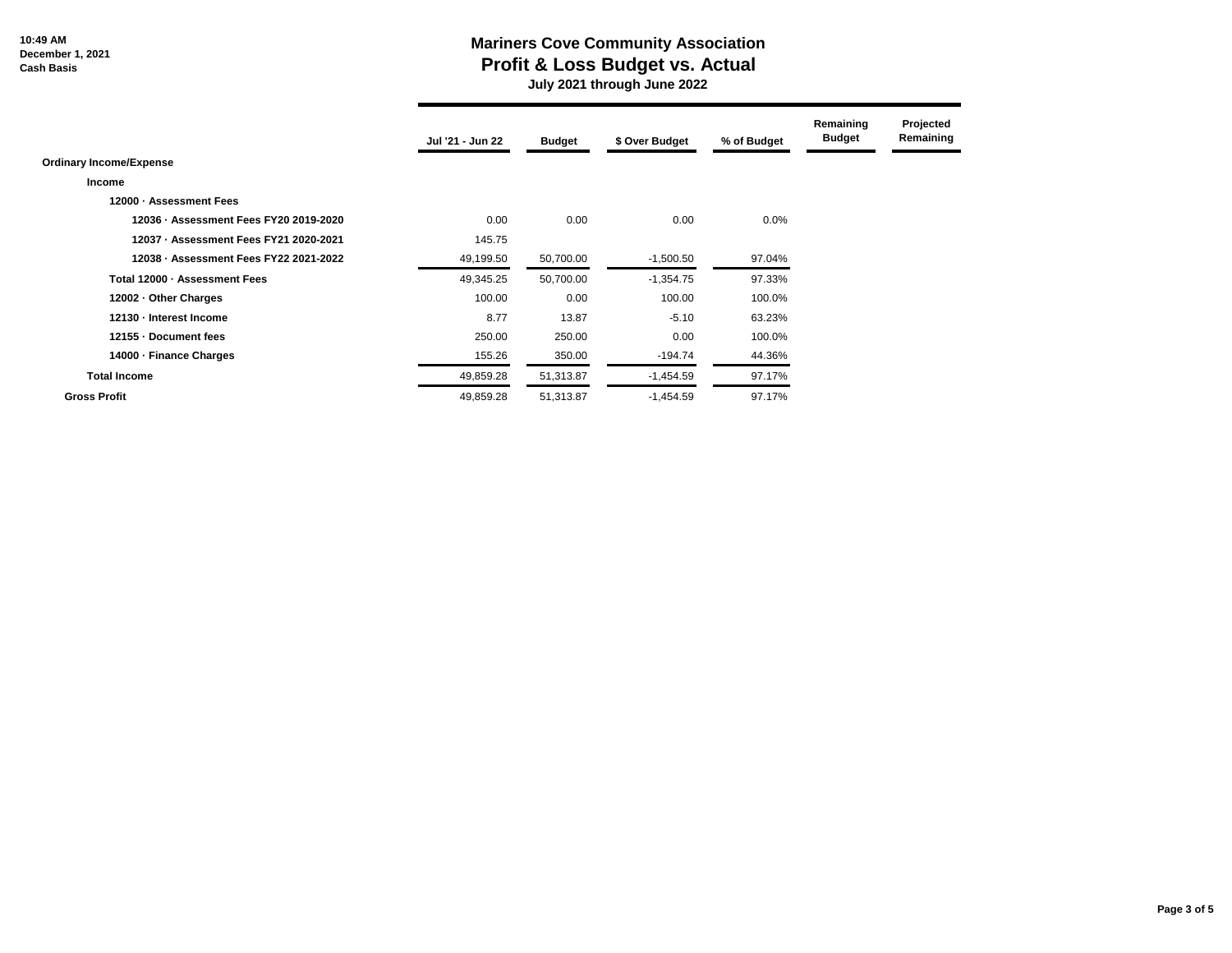### **Mariners Cove Community Association Profit & Loss Budget vs. Actual**

 **July 2021 through June 2022**

|                                             | Jul '21 - Jun 22 | <b>Budget</b> | \$ Over Budget | % of Budget | Remaining<br><b>Budget</b> | Projected<br>Remaining |                                          |
|---------------------------------------------|------------------|---------------|----------------|-------------|----------------------------|------------------------|------------------------------------------|
| <b>Expense</b>                              |                  |               |                |             |                            |                        |                                          |
| 60000 - Recurring Expenses                  |                  |               |                |             |                            |                        |                                          |
| 61000 - Administrative Expenses             |                  |               |                |             |                            |                        |                                          |
| 61200 · Computer and Internet Expenses      | 194.95           | 320.00        | $-125.05$      | 60.92%      | 140.04                     |                        | 104.93 Zoom (7 Months)                   |
| 61300 Miscellaneous Fees and Expense        | 0.00             | 243.00        | $-243.00$      | 0.0%        | 243.00                     |                        | 228.00 Beach License                     |
| 61400 - Office Supplies                     | 17.27            | 221.50        | $-204.23$      | 7.8%        | 221.50                     |                        |                                          |
| 61500 · Postage and Delivery                | 55.00            | 630.00        | $-575.00$      | 8.73%       | 575.00                     |                        | 380.00 2 Mailings, Monhtly Statements    |
| 61510 - Printing                            | 0.00             | 550.00        | $-550.00$      | 0.0%        | 550.00                     |                        | 870.00 Annual Meeting Notice, Assessment |
| 61700 - Collections Expense                 | 0.00             | 0.00          | 0.00           | 0.0%        | 0.00                       |                        |                                          |
| 61800 · Insurance Expense                   | 1,785.00         | 6,110.00      | $-4,325.00$    | 29.21%      | 4,325.00                   |                        | 6,261.00 Renewal June 2022               |
| Total 61000 - Administrative Expenses       | 2,052.22         | 8,074.50      | $-6,022.28$    | 25.42%      | 6,054.54                   | 7,873.91               |                                          |
| 62000 - Events and Activities               |                  |               |                |             |                            |                        |                                          |
| 62001 - Community Events                    | 221.45           | 750.00        | $-528.55$      | 29.53%      | 750.00                     |                        |                                          |
| 62002 - NonEvent Expense                    | 0.00             | 50.00         | $-50.00$       | 0.0%        | 50.00                      |                        |                                          |
| Total 62000 - Events and Activities         | 221.45           | 800.00        | $-578.55$      | 27.68%      | 800.00                     | 0.00                   |                                          |
| 63000 - Landscaping & Maintenance           |                  |               |                |             |                            |                        |                                          |
| 63010 - Landscaping & Maint Common Area     | 8,525.00         | 16,120.00     | $-7,595.00$    | 52.89%      | 9,290.00                   |                        | 8,225.00 3 Months + 2 Clean ups          |
| 63011 - Landscaping Common Area             | 0.00             | 1,000.00      | $-1,000.00$    | 0.0%        | 1,000.00                   |                        |                                          |
| 63020 - Other, Erosion, Trees etc.          | 600.00           | 3,000.00      | $-2,400.00$    | 20.0%       | 2,400.00                   |                        |                                          |
| 63040 - Animal / Pest Control               | 495.00           | 2,000.00      | $-1,505.00$    | 24.75%      | 1,505.00                   |                        |                                          |
| Total 63000 - Landscaping & Maintenance     | 9,620.00         | 22,120.00     | $-12,500.00$   | 43.49%      | 14,195.00                  | 11,515.00              |                                          |
| 64000 Other Repairs and Maintenance         |                  |               |                |             |                            |                        |                                          |
| 64001 · Pier                                | 260.00           | 530.00        | $-270.00$      | 49.06%      | 270.00                     |                        | 260.00 Install                           |
| 64004 - Other Repair                        | 950.00           | 600.00        | 350.00         | 158.33%     | (350.00)                   |                        |                                          |
| 64020 · Property Replacement                | 653.02           | 875.00        | $-221.98$      | 74.63%      | 221.98                     |                        |                                          |
| Total 64000 - Other Repairs and Maintenance | 1,863.02         | 2,005.00      | $-141.98$      | 92.92%      | 141.98                     | 520.00                 |                                          |
| 67000 · Utilities                           |                  |               |                |             |                            |                        |                                          |
| 67601 · Telephone                           | 375.00           | 900.00        | $-525.00$      | 41.67%      | 600.00                     |                        | 525.00 7 Months                          |
| 67602 - Electric                            | 158.80           | 321.95        | $-163.15$      | 49.32%      | 192.61                     |                        | 173.00 7 Months                          |
| 67620 · Sanitation                          | 569.80           | 1,039.99      | $-470.19$      | 54.79%      | 470.19                     |                        | $508.00$ 3 Months + Set up               |
| 67625 · Trash removal                       | 215.00           | 323.60        | $-108.60$      | 66.44%      | 217.64                     |                        | 110.00 4 Months                          |
| Total 67000 - Utilities                     | 1,318.60         | 2,585.54      | $-1,266.94$    | 51.0%       | 1,480.44                   | 1,849.88               |                                          |
| 68000 - Miscellaneous Expense               |                  |               |                |             |                            |                        |                                          |
| 68900 · Reserve Funding                     | 0.00             | 15,728.82     | $-15,728.82$   | 0.0%        | 15,728.82                  |                        | 15,728.82 June 2022 Transfer             |
| Total 68000 - Miscellaneous Expense         | 0.00             | 15,728.82     | $-15,728.82$   | 0.0%        | 15,728.82                  | 15,728.82              |                                          |
| Total 60000 - Recurring Expenses            | 15,075.29        | 51,313.86     | $-36,238.57$   | 29.38%      | 38,400.78                  | 37,487.61              |                                          |